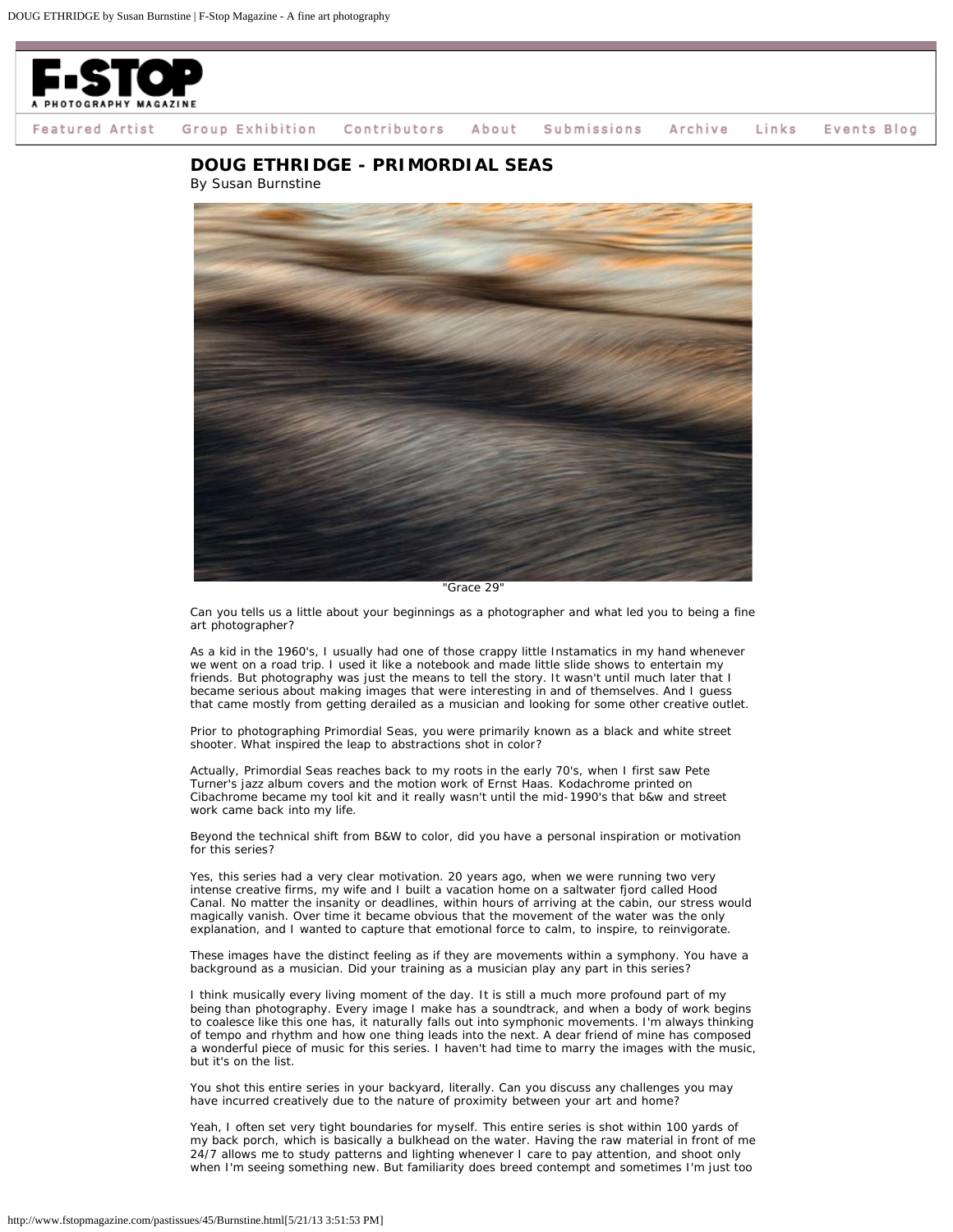lazy to do anything but watch the seals and the loons.

*Much like the nature of the title, there is a primal, very real nature to all these photographs. But the emotion they convey is one of a sublime yet surreal mood, suspended in time. Can you discuss the overall mood and style captured in these photographs?*

I really love images that suspend time; I think that's one thing photography does so remarkably well. The mood(s) I had hoped to capture were those of our own emotional experience living on the water. A clear, tranquil, yet energized calm in the presence of an unstoppable primal force. What I find interesting is the wide diversity in the way people respond to the work: some folks completely dive in and embrace the images, others dismiss them as "too pretty," and a few are truly frightened. A mirror on the soul perhaps.

*You used a Nikon D200 to shoot this entire series? Can you discuss some of the technical aspects to shooting water and how you were able to capture such exquisite patterns and colors? Were the results based in intuition or did you know exactly what you were going for?*

Yes, I had a general idea of the methodology that was going to get me where I wanted to go. Technically, each image is a unique combination of sky color reflection, water velocity over the ground, speed of the tidal shift, vertical movement of the wave, slowish shutter speed and some camera movement. Changing any variable has a huge impact and the digital camera (various Dseries Nikons) acts like a polaroid to help tune me into a specific result for a specific set of variables.

*Do you have a favorite image in this series? If so, what is the title and why is it the image that speaks to you most?*

My favorite changes with my mood, but probably the best story is Grace 29. The canal had literally frozen over and there was several feet of snow on our deck. I wake up to this unbelievable orange sherbet and lavender sunrise and realize the frozen water is rolling with huge slow waves and the color is astounding. I leap out of bed and within minutes I am up to my bare ankles in snow, running two still cameras and a video camera, racing back and forth across the deck with my robe flapping behind me like a madman. Absolutely sublime, and within 20 minutes, nothing but a memory.

*How long did this series take to complete? And what years was it shot?*

I worked intensively on this series from 2005 to 2007. I cycle back to these every now and again, adding new things as the muse returns.

*What are you working on now?*

I'm working on a monochrome series that started out being about childhood memories and road trips, and has evolved past that into something I haven't quite figured out yet. A solo show of this work, called WAYPOINTS, will be at Camerawork Gallery in Portland, Oregon from January 30-February 25.

To see more of Doug Ethridge's work: [www.douglasethridge.com](http://www.douglasethridge.com/)

**Susan Burnstine** is an award winning fine art and commercial photographer originally from Chicago now based in Los Angeles. Susan is represented in galleries across the world, widely